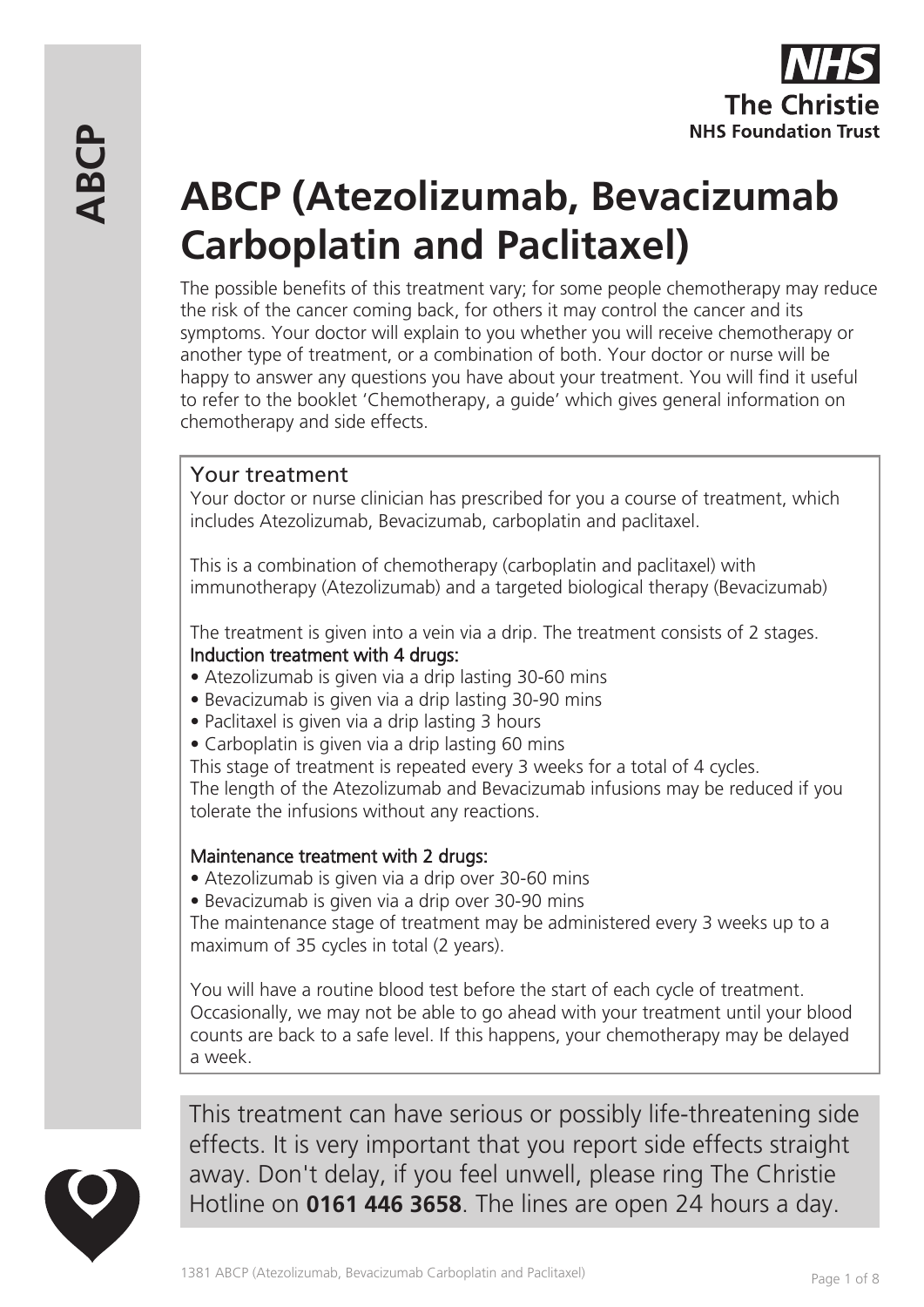# Kidney function

It is important to monitor how your kidneys are working while you are having treatment. We can do this by checking your blood results or we may ask you to attend for a 'GFR' (glomerular filtration rate) test to see how well your kidneys are working.

#### If you are taking any other medicines

It is important to tell the doctor if you are taking medicine for any other condition. Some medicines can react or interfere with this treatment, so always tell your Christie doctor, nurse or pharmacist about any other medicines or tablets you are taking.

#### Make sure your doctor knows if you:

- have any autoimmune disease
- have had any inflammation of the lungs (pneumonitis), HIV or hepatitis.

#### Possible side effects

Chemotherapy can cause many different side effects. Some are more likely to occur than others. Everyone is different and not everyone gets all the side effects. Most side effects are usually temporary, but in some rare cases they can be life-threatening. It is important to tell your hospital doctor or nurse about any side effects so they can be monitored and, where possible, treated.

## • Allergic reactions (Warning!)

A small number of patients can have an allergic reaction to **paclitaxel** and very rarely to **carboplatin**. Occasionally reactions may also occur to Bevacizumab and Atezolizumab.

Reactions can include breathlessness, a feeling of dizziness, skin rashes, itching, a high temperature, shivering, redness of the face, headache, anxiety, and a desire to pass urine. You will be monitored throughout your treatment for any signs of an allergic reaction but it is important to tell your nurse or doctor if you have any of these signs, or feel unwell in any way.

To prevent this happening, we will give you pre-medication injections 30 minutes before starting the Paclitaxel treatment.

If a reaction occurs the drip may need to be slowed down or stopped. You may feel tired or have a headache. These symptoms are related to your treatment and usually resolve when the infusion has finished. If you do have any reactions to your treatment, we may be able to give you medication to prevent this on your next infusion.

#### • Extravasation

Extravasation is when chemotherapy leaks outside the vein. If you develop redness, soreness or pain at the injection site at any time please let us know straight away. Paclitaxel can cause pain where the injection is given, or along the vein. If you feel pain, tell your doctor or nurse as they can slow the drip to reduce the reaction.

# Common side effects (more than 1 in 10)

## • Increased risk of serious infection (Warning!)

You are vulnerable to infection while you are having chemotherapy. Minor infections can become life-threatening in a matter of hours if left untreated. Symptoms of infection include fever, shivering, sweats, sore throat, diarrhoea, discomfort when you pass urine, cough or breathlessness. We recommend that you use a digital thermometer so you can check your temperature. You can buy one from your local chemist.

If you feel unwell, you have symptoms of an infection or your temperature is 37.5ºC or above, or below 36ºC contact The Christie Hotline straight away.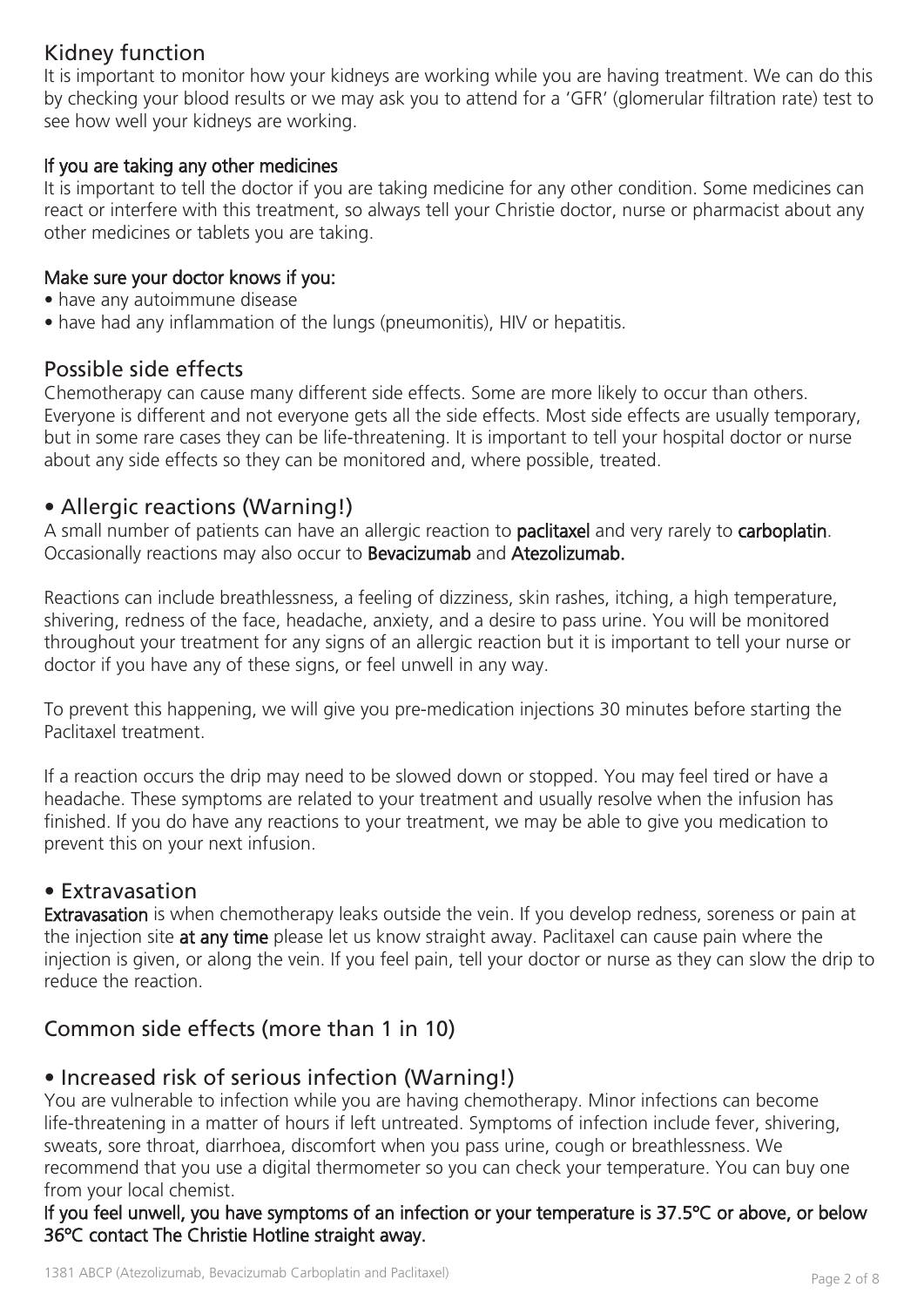# • Anaemia - low number of red blood cells (Warning!)

While having this treatment you may become anaemic. This may make you feel tired and breathless. Let your doctor or nurse know if these symptoms are a problem. You may need a blood transfusion.

## • Nausea and vomiting (sickness)

The severity of this varies from person to person. Anti-sickness medication may be given along with your chemotherapy to prevent this. You may also be given anti-sickness tablets to take at home. If you continue to feel or be sick, contact your GP or The Christie, because your anti-sickness medication may need to be changed or increased.

## • Diarrhoea

If diarrhoea occurs, you should take loperamide. Take 2 tablets as soon as the first liquid stool occurs. Then take one capsule with each liquid stool up to a maximum of 8 in 24 hours. If you continue to have more than 3 liquid stools a day, if you are having diarrhoea at night or if the diarrhoea continues for more than 3 days, contact The Christie Hotline number for advice. You should also contact The Christie Hotline if you have any blood or mucus in your stools, if they become darker in colour, or if you develop any tenderness or pain in your abdomen.

#### • Hair loss

Hair loss is usually total. The hair falls out gradually 10 to 14 days following your first course of treatment. Body and facial hair can also fall out. The time scale varies from person to person. Please remember that this is a temporary side effect and your hair will grow back when your treatment is complete. Very rarely, hair loss can be permanent.

The cancer information centre offers a coping with hair loss service to all patients where support, information and advice will be given. Drop in, contact 0161 446 8100 or email informationcentre@christie.nhs.uk. Information about the wig service can also be found here and vouchers for wigs can also be obtained for eligible patients. The wig room provides a drop in service, please see The Christie leaflet 'The wig fitting service' for further information.

The Maggie's Centre runs a Talking Heads hair loss support workshop for anyone who is anticipating or experiencing hair loss (both men and women). These sessions cover the practicalities of hair loss as well as offering support with its emotional impact. Contact Maggie's on 0161 641 4848 or email manchester@maggiescentres.org.

# • Tingling and numbness in the fingers or toes

This is due to the effect of the chemotherapy on the nerves and is known as peripheral neuropathy. You may also notice that you have difficulty doing up buttons or similar tasks. Tell your doctor if you notice any numbness or tingling in your hands or feet. This usually improves a few months after treatment has finished although this may be permanent.

# • Lethargy

Some chemotherapy may make you feel tired and lacking in energy. It can be frustrating when you feel unable to cope with routine tasks. If you do feel tired, take rest and get help with household chores. If necessary, take time off work. Gentle exercise, such as walking, can be beneficial.

IF YOU EXPERIENCE PROFOUND TIREDNESS, when you do not feel able to get out of bed, or feel dizzy or faint, contact The Christie Hotline number without delay. This may be related to inflammation of the hormone producing glands (see page 5).

# • Muscle and joint pains

Sometimes you may experience pain in the muscles in your legs. A simple painkiller will help. Ask your doctor for advice on this.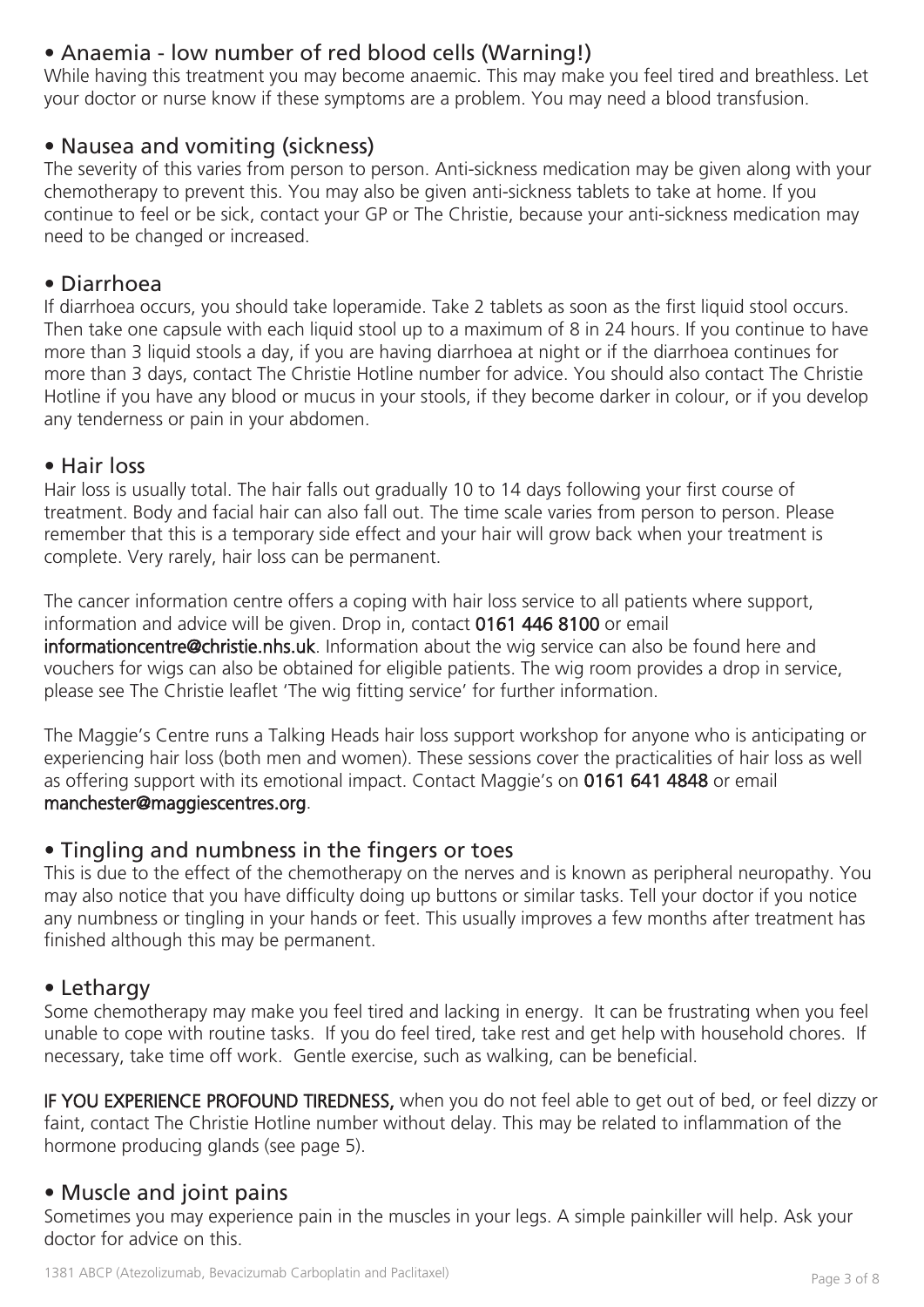# • Sore mouth

Your mouth may become sore or dry, or you may notice small mouth ulcers during this treatment. Drinking plenty of fluids and cleaning your teeth regularly and gently with a soft toothbrush can help to reduce the risk of this happening. We can prescribe a mouthwash for you to use during treatment. You can dilute this with water if your mouth is sore. Ask your doctor or nurse for further advice. There is also general mouth care information in the chemotherapy booklet. If you continue to have a sore mouth, please contact The Christie Hotline.

## • Low blood pressure

Your blood pressure will be checked during your treatment. Tell your doctor if you feel faint or dizzy.

## • High blood pressure

You will need your blood pressure checking throughout your treatment as some patients experience a rise in their blood pressure measurements. Most patients don't experience any problems due to this but will be started on tablets to control their blood pressure. These medications can usually be stopped once Bevacizumab treatment has stopped. Doses of Bevacizumab may need to be missed until your blood pressure is under control.

## • Protein in the urine

This can occur due to effects of Bevacizumab on the kidneys. It doesn't normally cause symptoms but requires careful monitoring. Before each dose of treatment you will have your urine tested for protein. If protein is identified you may need to have a 24-hour urine collection to assess how well your kidneys are working. Bevacizumab may be stopped until the protein found in the urine has resolved.

# • Change in voice (hoarseness)

This treatment may cause hoarseness – this affects how your voice sounds and how loudly you can speak. The hoarseness can resolve by itself, but to relieve the discomfort you should drink plenty of water to help soothe your throat. Avoid irritants such as tobacco smoke and dry environments caused by central heating or air conditioning. Having lozenges and cough sweets may help with the discomfort.

## • Constipation

Try to drink plenty of fluids. Report this to your hospital doctor or nurse who can advise you regarding diet and who may prescribe a suitable laxative. Ask the staff for a copy of Eating - help yourself which has useful ideas about diet when you are having treatment.

## • Skin rash

This can vary from mild to severe. Contact The Christie Hotline or your medical team if the rash covers more than half of your body, if it is very itchy or painful, if you develop blisters or peeling skin or if you have sores in your mouth.

# Uncommon side effects (less than 1 in 10)

## • Bruising or bleeding (Warning!)

This treatment can reduce the production of platelets which help the blood clot. Let your doctor know if you have any unexplained bruising or bleeding, such as nosebleeds, bloodspots or rashes on the skin, and bleeding gums. You may need a platelet transfusion.

Minor nose bleeds are commonly seen in patients receiving chemotherapy. However, if you develop unusual bruising or bleeding contact the hotline number for advice immediately. Due to the increased risk of bleeding you should not take high-dose aspirin (more than 325mg daily) although low-dose aspirin (75mg daily) can be continued.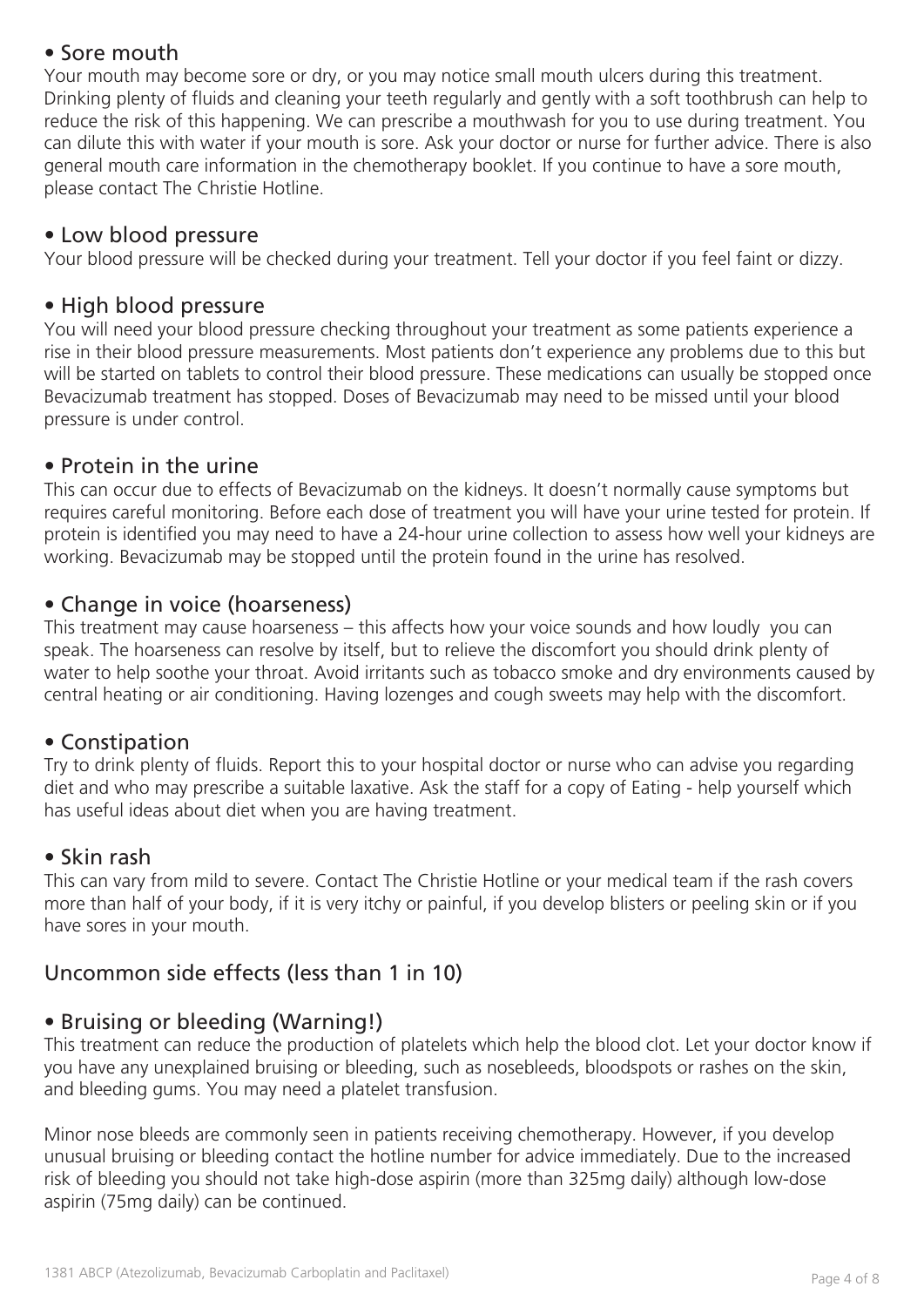# • Blood clots

There is an increased risk of blood clots in patients receiving bevacizumab. This can cause a variety of symptoms depending on which blood vessel the clot is affecting. Therefore, it is very important that if you have any swelling, tenderness or pain around the calf muscle in your lower leg that you phone The Christie Hotline on 0161 446 3658 for advice. If you get sudden onset chest pain or shortness of breath then you should dial 999 immediately. If you do develop a blood clot you will need to have treatment to thin your blood and dissolve the clot.

## • Slow wound healing

Bevacizumab can slow the healing of wounds. Your doctor will discuss this with you if you have a postoperative scar or if surgery is planned after a course of chemotherapy and Bevacizumab.

# • Inflammation of the bowel leading to bowel perforation

Your bowel may become very inflamed and a small hole can sometimes develop in the wall of the bowel. You will be closely monitored when you come for treatment but if you develop any pain or abdominal swelling contact the hotline number for advice immediately.

## • Inflammation of the lungs

This treatment can cause inflammation of the lungs which is potentially serious. Call The Christie Hotline if you have any shortness of breath or a cough.

# • Inflammation of the liver

We will check your liver blood tests before each infusion, but contact The Christie Hotline if you develop yellowing of the skin or eyes (jaundice), have very dark urine or pain on the right side of your stomach.

## • Inflammation of the hormone producing glands

Sometimes Atezolizumab may cause inflammation of the glands that produce vital hormones (especially the pituitary, adrenal and thyroid glands) which in turn can affect the way they work. Contact The Christie if you develop any of the following: headaches, blurred or double vision, profound tiredness, decreased sexual drive or if you become irritable or forgetful.

## • Inflammation of the nerves

Contact The Christie if you develop muscle weakness, numbness or tingling in your hands or feet, or any dizziness or loss of consciousness.

## • Inflammation of the eyes

Sometimes Atezolizumab can cause the eyes to become inflamed. Contact The Christie if you develop any redness or pain in your eye or if you develop any problems with your vision.

## • Immune-related kidney problems

This is caused when the kidneys become inflamed and can stop working properly. We will be monitoring your kidney function carefully but contact The Christie Hotline if you find that you are very tired or if you notice that you are passing less urine than usual.

## • Changes in heart rate

Paclitaxel can sometimes cause a temporary slowing of the heart rate known as bradycardia. This usually does not cause any harm.

# • Abdominal pain

This may start a few days after finishing chemotherapy and may last for a few days. Please contact The Christie if this happens. Your doctor can prescribe painkillers if appropriate.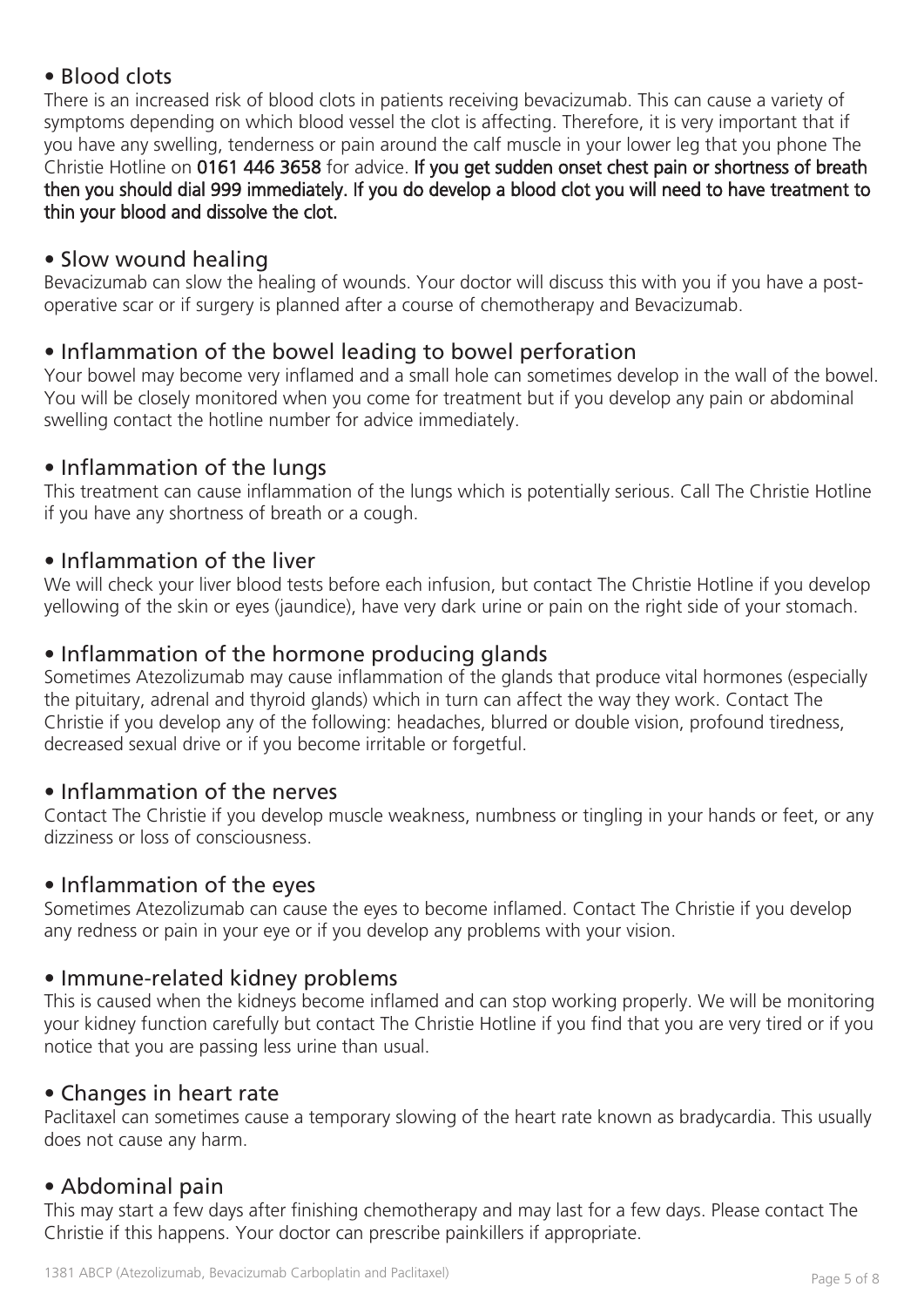# • Changes of taste

You may notice that food tastes different. Normal taste normally comes back after treatment finishes.

## • Nail changes

This treatment may cause nail changes and discolouration of the nail bed. These changes should be temporary and the condition of your nails should improve when treatment finishes.

# Rare side effects (less than 1 in 100)

## • Very high blood pressure

If your blood pressure becomes very high it can cause symptoms such as headaches, sleepiness, sickness, confusion and fits. If you experience these symptoms you should attend the nearest Accident and Emergency department for assessment.

Before carrying out any dental work you are strongly advised to consult your oncology team. Although very rare, there is a risk of developing complications of the jaw bone including breakdown of the jaw bone and non-healing following dental treatment such as extraction. This risk is greater when having this treatment with other drugs such as bisphosphonates, and this type of dental treatment should be avoided wherever possible.

## Serious and potentially life threatening side effects

In a small proportion of patients chemotherapy can result in very severe side effects which may rarely result in death. The team caring for you will discuss the risk of these side effects with you.

Not all side effects are listed above and there may be some rare and unusual side effects that we are unaware of. Please contact your medical team if you experience any unusual symptoms.

## Sex, contraception and fertility

Protecting your partner and contraception: We recommend that you or your partner use a condom during sexual intercourse while you are having the course of chemotherapy. Chemotherapy is dangerous to unborn babies and this will also protect you and your partner from any chemotherapy drugs that may be present in semen and in the vagina. If you suspect that you may be pregnant please tell your doctor immediately.

Fertility: This chemotherapy may affect your ability to have children. Your doctor or nurse should have discussed this with you. If not, please ask them before you start treatment.

Loss of periods: Due to the effects of chemotherapy on the ovaries, you may find that your periods become irregular or may eventually stop. In younger women this may be temporary, but if you are closer to your menopause it may be permanent. This will result in hot flushes, sweats and vaginal dryness.

## Late side effects

Some side effects may become evident only after a number of years. In reaching any decision with you about treatment, the potential benefit you receive from treatment will be weighed against the risks of serious long term side effects to the heart, lungs, kidneys and bone marrow. With some drugs there is also a small but definite risk of developing another cancer. If any of these problems specifically applies to you, the doctor will discuss these with you and note this on your consent form.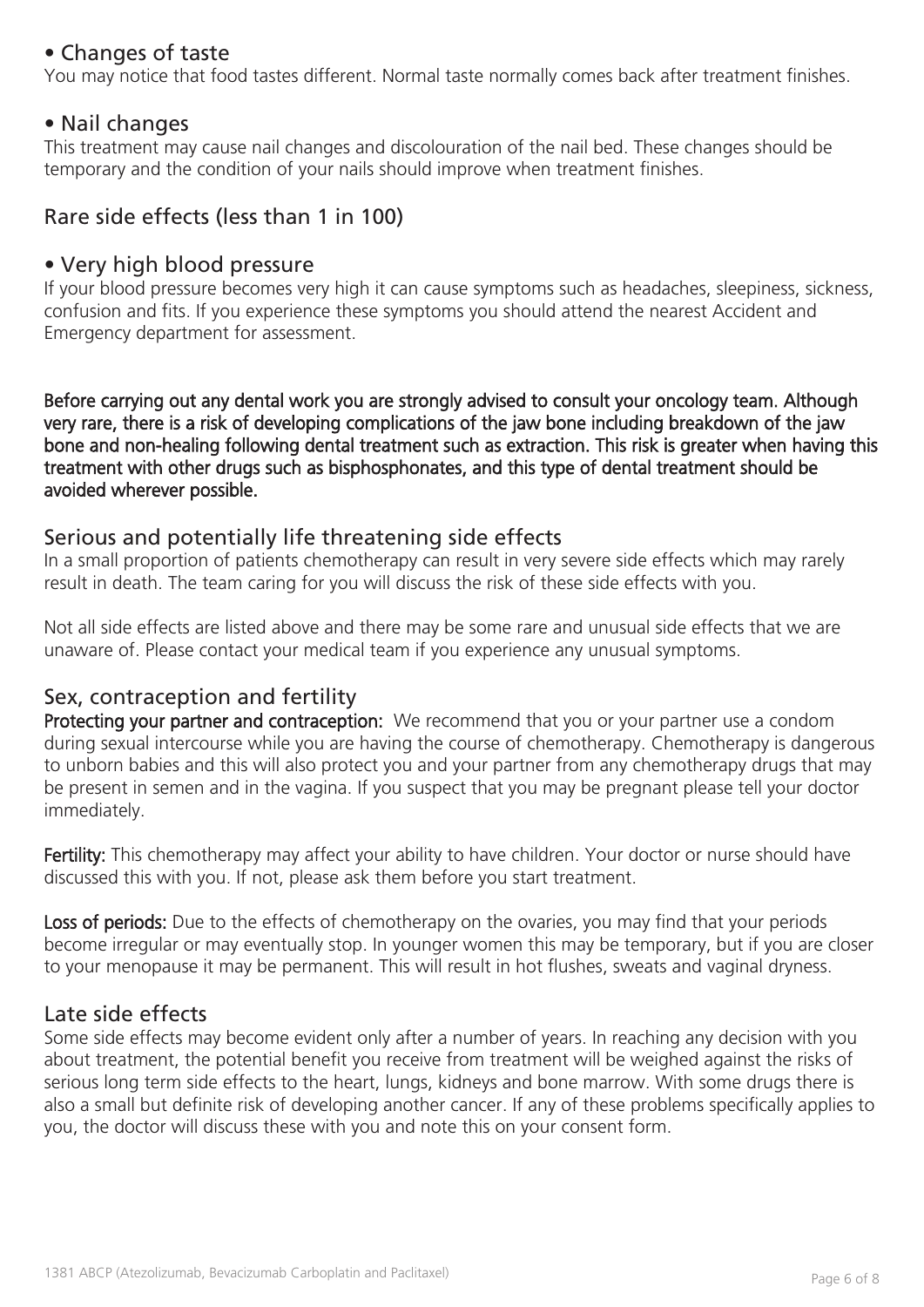# **Contacts**

If you have any general questions or concerns about your treatment, please ring the area where you are having treatment:

Administration enquiries - 0161 918 7606/7610 Chemotherapy nurse - 0161 918 7171 Clinical trials unit - 0161 918 7663

Lung cancer nurse team - 0161 918 2595

For urgent advice ring The Christie Hotline on 0161 446 3658 (24 hours)

Your doctor's secretary …………………………………….0161 ………..

Your consultant is: .....................................................................

Your hospital number is: ...........................................................

Your key worker is: ....................................................................